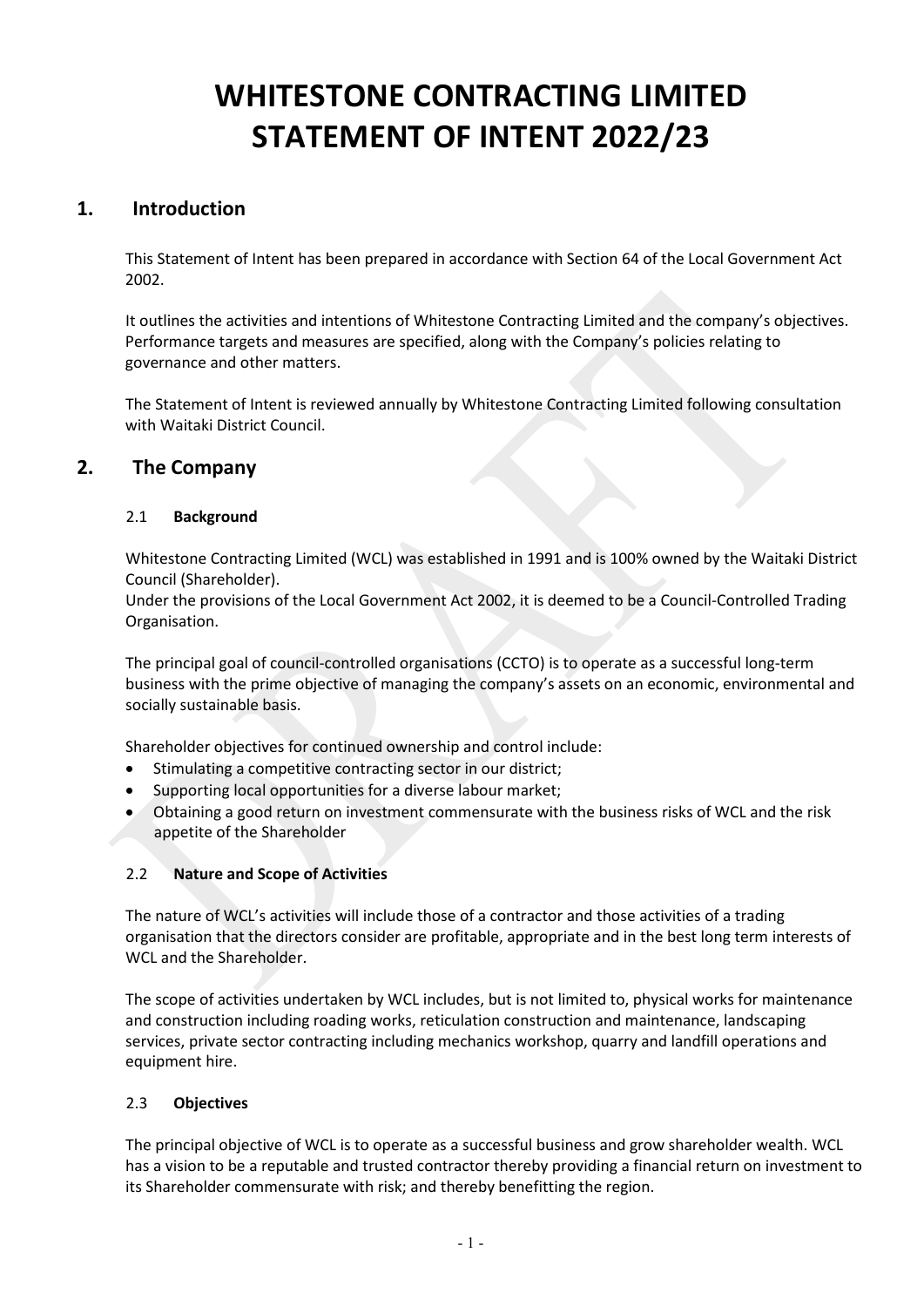In general, WCL is focused on continual improvement of its systems and processes to improve operations. It also seeks to support local employment, the environment and the community, while at the same time maximising profit and performance in a sustainable way. As a company it recognises its Shareholder's objectives for ownership, including providing cost-effective delivery of local services and assisting in the maintenance and improvement of good quality local infrastructure.

In pursuing the principal objective WCL and directors shall:

- Manage the WCL's business activities in an efficient, effective and safe manner.
- $\triangleright$  Ensure governance, structures, leadership and processes are in place and operating effectively across WCL to deliver a Zero Harm culture and achieve strategic safety goals
- $\triangleright$  Grow Shareholder wealth
- $\triangleright$  Ensure assets and liabilities are prudently managed consistent with the nature of a contracting business.
- $\triangleright$  Maximise the long term viability and profitability consistent with the Shareholder's objectives for ownership.
- $\triangleright$  Manage the business with the objective of achieving agreed business growth.
- $\triangleright$  Consolidate, and when financially advantageous, expand the Company operations into the private and public sectors using the skill, abilities and management techniques that are available within WCL.
- $\triangleright$  Maintain a diversified portfolio of work and clients to ensure continuity of returns to the Shareholder.
- $\triangleright$  Continue to review WCL structure to ensure the most efficient structure is in place to enhance profitability.
- $\triangleright$  Be customer-focused and ensure good customer contract results as measured against contract specifications.
- $\triangleright$  Ensure that the Company is disciplined with expenditure and seeks to maximise revenue.
- $\triangleright$  Achieve the most efficient use of staff resources, capital assets and working capital through innovative management and sound business practises.
- $\triangleright$  Develop and get agreement from the shareholder on a significant asset acquisition/disposal process and to engage proactively on this mutually-agreed approval process.
- $\triangleright$  Provide a work environment that recruits, fosters and maintains safe, competent, motivated, committed and productive employees and developing its people to their potential.
- $\triangleright$  Recognise and reward excellent performance by staff.
- $\triangleright$  Act in an environmentally and socially responsible manner and implement sustainable business practices.
- $\triangleright$  Ensure transparent and informed relationships are maintained with the Shareholder within the spirit of 'no surprises'.

# **3. Reporting and Performance Measures**

## 3.1 **Reporting Frequency and Content**

A Director of WCL shall attend any meeting at which the Annual Report or Half Yearly Report is presented to the Shareholder. The following information will be available to the Shareholder based on an annual balance date of 30<sup>th</sup> June.

#### *Draft Statement of Intent*

Each year, the Directors shall (for so long as the Company remains a council-controlled trading organisation), deliver to the Shareholder a Draft Statement of Intent for the following year which fulfils the requirements of Schedule 8 of the Local Government Act 2002.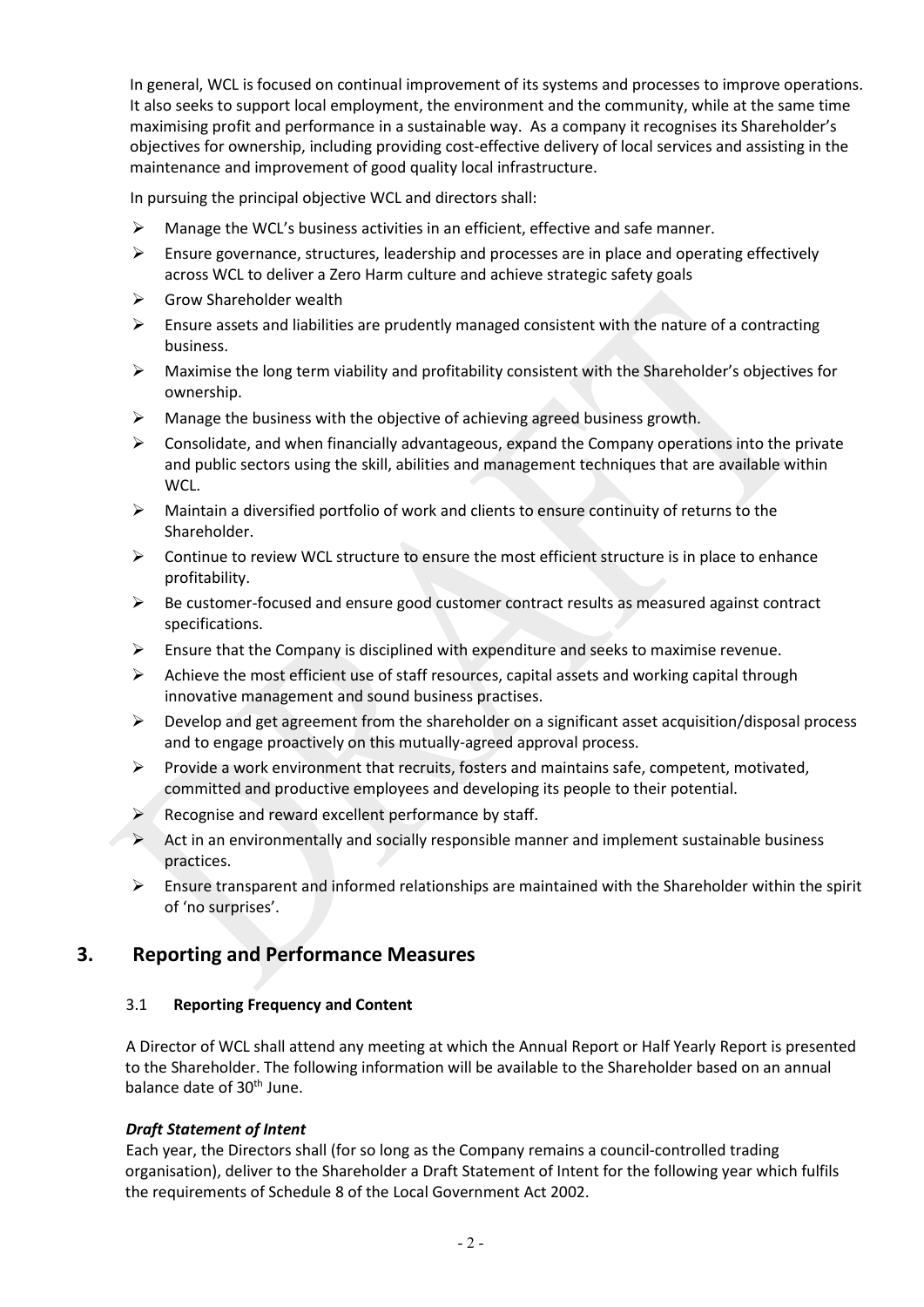## *Completed Statement of Intent*

The board will consider comments on the draft Statement of Intent made on or before 1<sup>st</sup> May. By the commencement of the financial year to which the Statement of Intent relates, the Directors (for so long as WCL remains a CCTO) will deliver to the Shareholder a Statement of Intent for the following year which fulfils the requirements of Schedule 8 of the Local Government Act 2002.

## *Modifications to Statement of Intent*

The Shareholders may by resolution require the board to modify the Statement of Intent in the manner specified in the resolution. Every modification required by a resolution must be consistent with the objectives of the constitution, and lawful. The Board is required to prepare and adopt a modified Statement of Intent that incorporates the modifications in the resolution and deliver it to each Shareholder within one month of the date of its adoption, and make the modified Statement of Intent publicly available within one month of its adoption.

#### *Quarterly Report*

WCL will report to the Shareholder committee quarterly on performance against the following six strategic categories: Operational, Shareholder Engagement, Safety, People, Financial and Risk.

#### *Half Yearly Report*

Within two months after the end of the first half of each financial year, the Directors shall deliver to the Shareholder an un-audited report containing the information required by the Financial Reporting Act 2013 and a commentary on the results for the first six months together with a report on the outlook for the second six months with reference to any significant factors that are likely to have an effect on the Company's performance, including an estimate of the financial result for the year based on that outlook.

## *Annual Report*

Within two months after the end of each financial year, the Directors shall deliver to the Shareholder an annual report and audited financial statements in respect of the financial year, containing the following information as a minimum:

A report on the operations of WCL to enable an informed assessment of the Company's performance including:

- $\triangleright$  Performance against targets in this Statement of Intent.
- $\triangleright$  Performance against the Corporate Governance Statement.
- $\triangleright$  Audited financial statements as required under the Financial Reporting Act 1993.
- $\triangleright$  A report on compliance with WCL's Tendering Policy

#### **3.2 Performance Targets and Measures**

Over the next three years, WCL's performance targets are to:

#### **Financial**

- Achieve a before-income tax return (prior to donations, sponsorships and subvention payments) on opening shareholders funds that exceeds 8%.
- Rate of shareholder's funds to total assets > 40%.

#### **Quality Services**

• Maintain ISO 9001 registration and related quality assurance programmes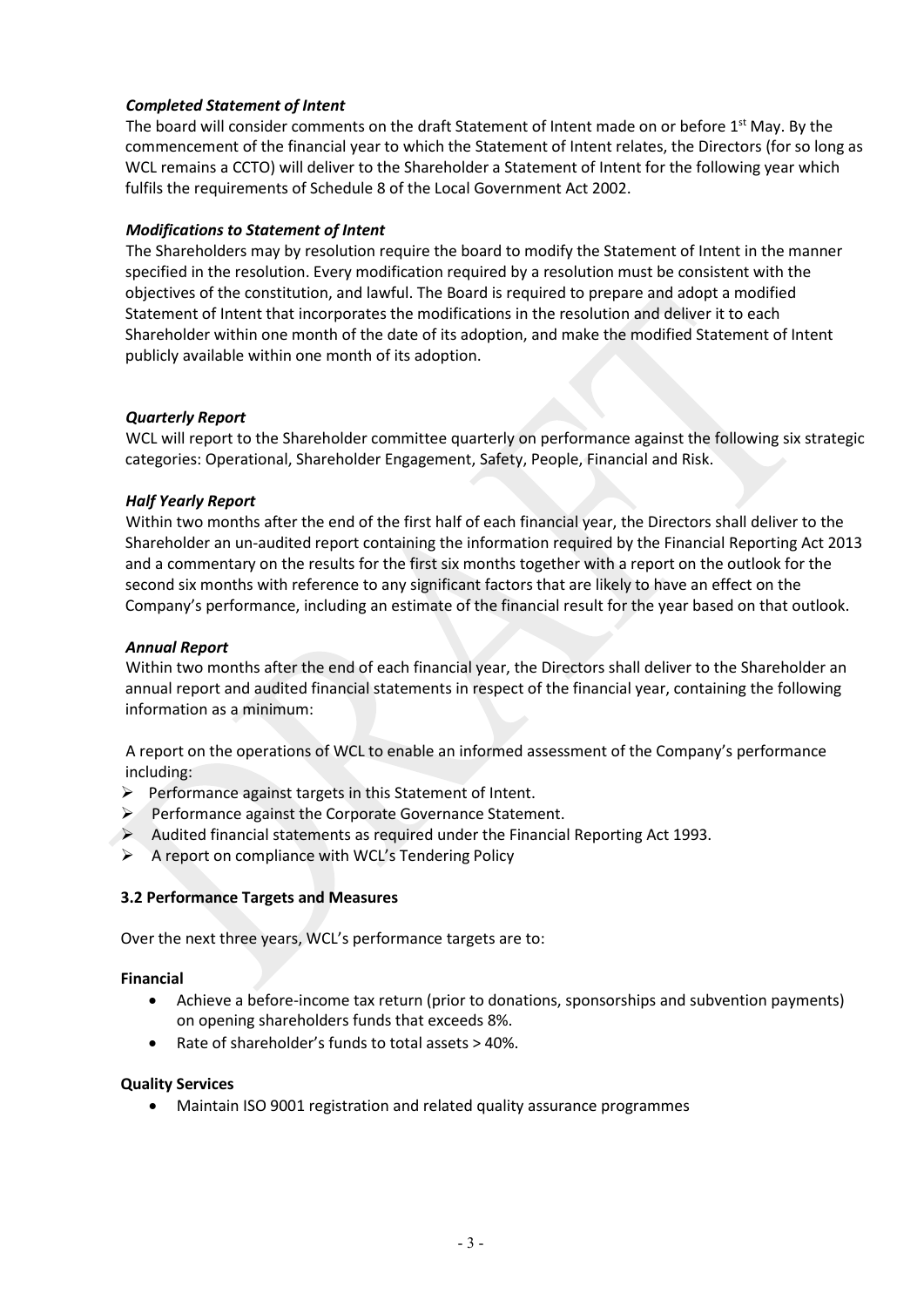#### **Health and Safety**

- Maintain a high standard of health and safety in relation to WCL's employees, customers, suppliers, subcontractors and the public, as measured by maintaining ISO 45001 safety management systems accreditation.
- Maintain a total injury frequency rate of no greater than 2 per 200,000 hours worked or 10 per million hours worked.

## **Environmental**

- Maintain ISO 14001 standard to ensure the company has systems in place to environmental and legislative and regulatory requirements.
- Maintain Toitū Envirocare Carbon reduce certification.
- Full compliance with Resource Management Act no breaches.

#### **Community**

Support community initiatives with more than \$50,000 of sponsorship per annum.

## *Ratio of Consolidated Shareholders' Funds to Total Assets*

'Shareholders' Funds' (Equity) are defined as the paid-up capital plus any retained tax-paid profits earned and less any dividends distributed to Shareholders. They include accumulated surpluses, revaluation reserves, trust funds and any other reserves or funds which have been accumulated in accounts known as either 'Revenue Reserves' or 'Capital Reserves'.

'Total Assets' are defined as the sum of all current and non-current assets plus investments of WCL.

The ratio of consolidated Shareholder funds to total assets will be in the range of 60% - 80% (and in accordance with WCL's business plan).

## *Directors Estimate of WCL Value*

The estimated value of WDC's investment in WCL is greater than the paid-up capital and retained earnings. The directors will advise the Shareholder on an annual basis if they believe the value to differ materially from this state.

# **4. Governance, Policy and Procedures**

## **4.1 Corporate Governance Statement**

## **a) Role of the Board of Directors**

The Directors' role is defined in Section 58 of the Local Government Act 2002. This section states that it is the role of a Director of a Council-Controlled Trading Organisation to assist the organisation to meet its objectives and any other requirements in its Statement of Intent. This does not limit the other duties a director to the Council-Controlled Trading Organisation may have. The Board consults with WCL's Shareholder in preparing and reviewing the Statement of Intent.

The Board meets on a regular basis and is responsible for the proper direction and control of WCL's activities. This responsibility includes such areas of stewardship as the identification and control of WCL's business risks, the integrity of management information systems and reporting to Shareholders. While the Board acknowledges that it is responsible for the overall control framework of WCL, it recognises that no cost effective internal control system will preclude all error and irregularities. The system is based upon written procedure, policies and guidelines, organisational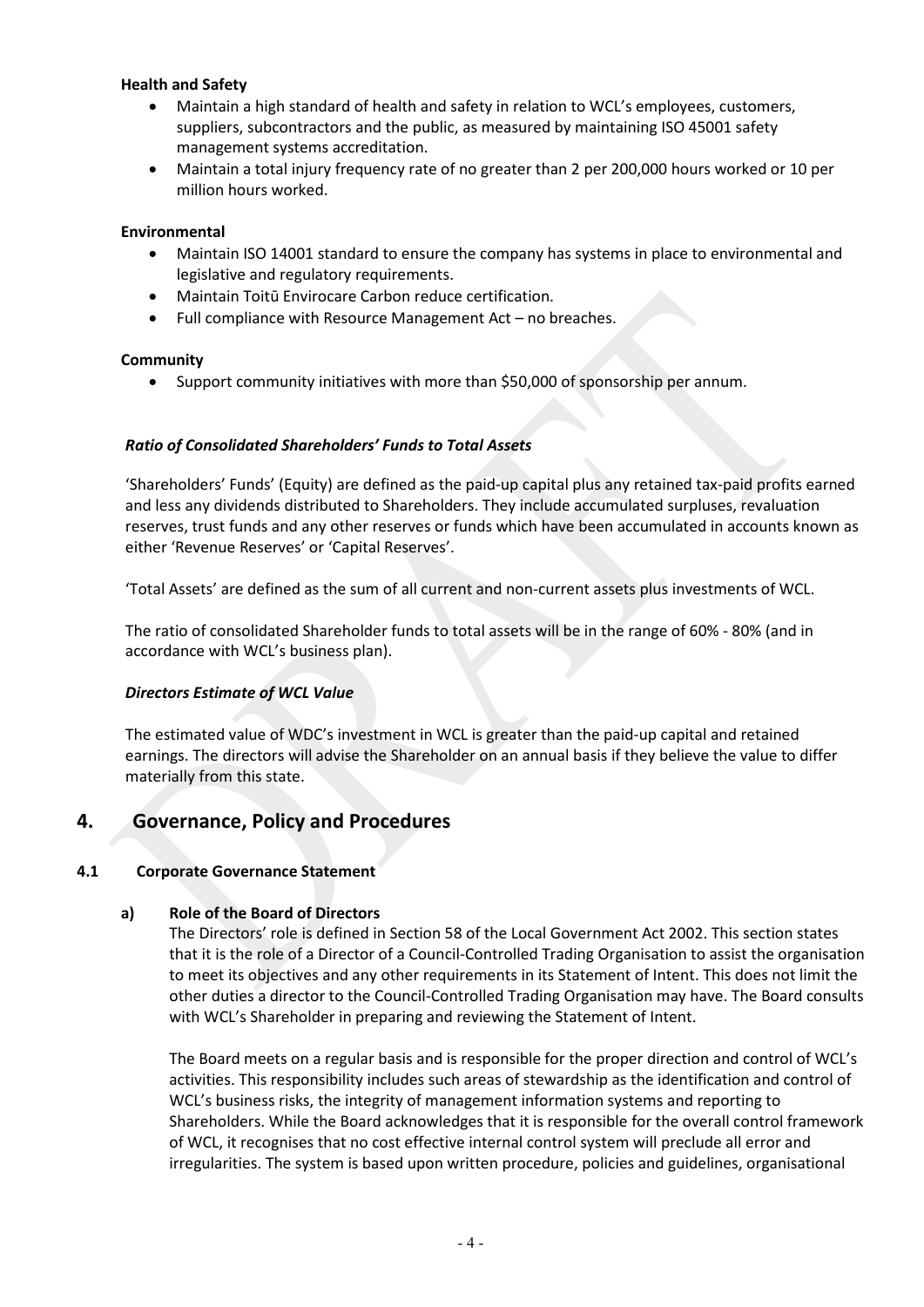structures that provide an appropriate division of responsibility, a total quality management audit system, and the careful selection and training of qualified personnel.

The Board recognises that the ultimate shareholder is a territorial local authority and that this imposes additional legislative and compliance demands on the company and that its actions have an impact on the council*.*

To achieve this governance the Directors will:

- Conduct regular briefings with the designated Shareholder representatives to discuss emerging risk and opportunities of the business, the general forecast performance expectations and to learn of relevant changes in Shareholder policies, expectations or risk appetite.
- Act on an informed basis, in good faith with due diligence and care and in the best interests of the Shareholder and WCL.
- Act in accordance with the constitution and Statement of Intent.
- Ensure compliance with applicable legislation and regulation.
- Review and guide corporate strategy, major plans of action, risk policy, annual budgets and annual plans, set performance objectives, monitor implementation and corporate performance, and oversee major capital investment expenditures, acquisitions and divestments.
- Monitor and manage potential conflicts of interest of management, board members and Shareholder.
- Ensure WCL's financial management is consistent with good business practice.
- In the spirit of no surprises, keep the Shareholder informed on significant events and issues, including those sensitive to publicity that may arise from the Shareholder being a political organisation.
- Promote a culture which requires all employees to adhere to high levels of ethical behaviour.
- Ensure WCL continues to develop a Zero Harm health and safety culture that manages risk, behaviour and outcomes to a high standard to avoid harm to people so that all staff return home safely every day.
- Provide a healthy and safe environment and ensure all Health and Safety Act obligations are met by the Company.
- Monitor the effectiveness of overall governance and make changes as needed.
- Maintain the company's economic sustainability through the mitigation of business risk and to develop and maintain a comprehensive risk management strategy.
- Keep the shareholder informed of matters of substance affecting the Company.

#### **b) The Role of the Shareholder**

The Board aims to ensure that the Shareholder is informed in a timely manner of all major developments affecting the Group's state of affairs. The Shareholder is consulted on the review of WCL's Statement of Intent and is responsible for the appointment of directors. Information is communicated to the Shareholder in the Annual Report, the Interim Report and special meetings where required.

The Shareholder is expected to:

- Deal with issues raised by WCL in a prompt, expedient and professional manner.
- Maintain a high level of communication with WCL on relevant matters.
- Ensure transparent and collaborative relationships are maintained with WCL.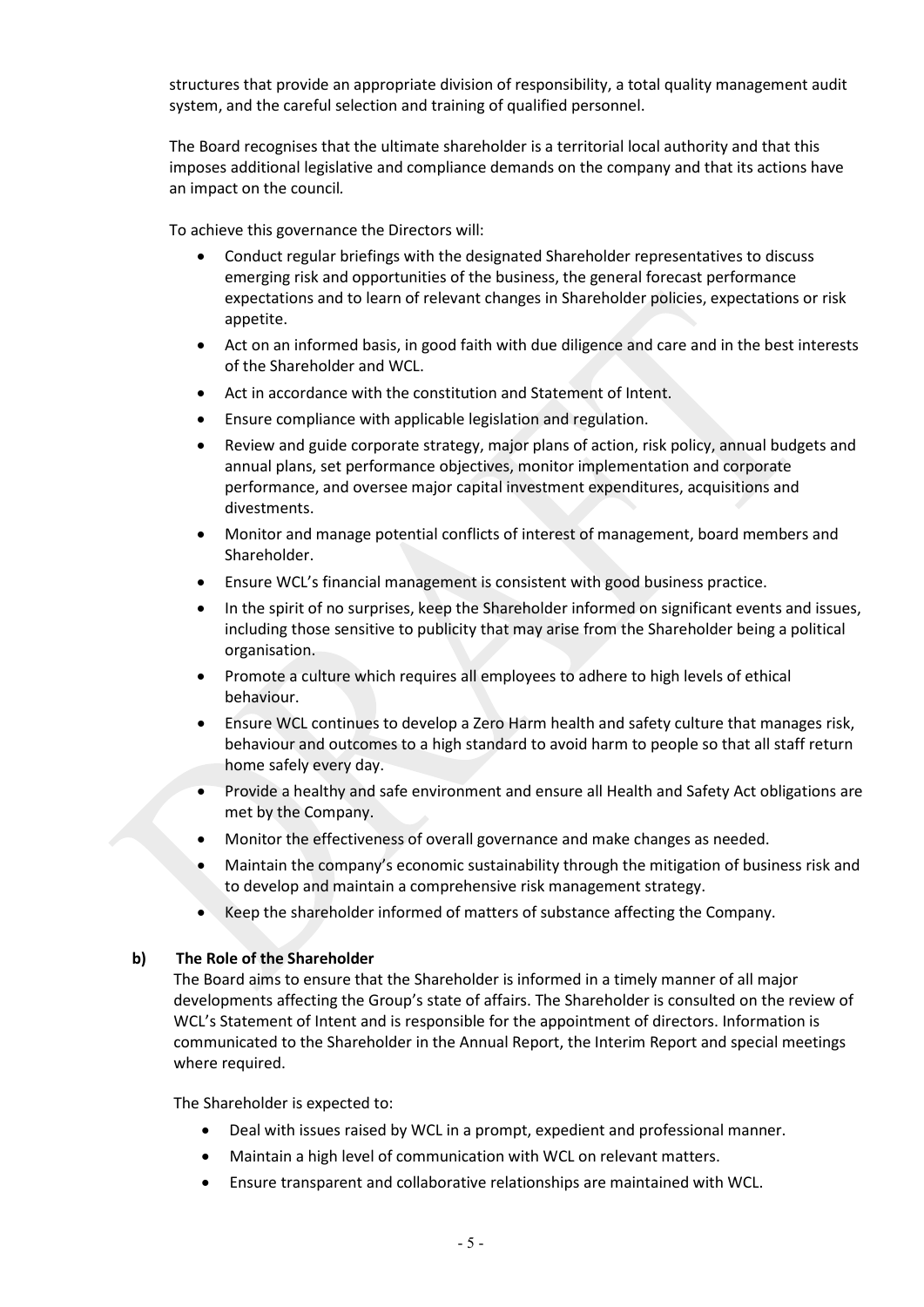## **c) Board Appointments**

Directors are appointed by the Shareholder in accordance with Shareholder policy. The Board is subject to the Shareholder's director rotation policy requiring all of the directors retire over any three-year period. Directors are appointed for up to a maximum period of three years. Ideally directors are rotated on regular basis. Retiring Directors shall be eligible to apply for reappointment.

#### **d) Director and Board Performance**

The Board formally reviews its performance, and the performance and contribution of individual directors on an annual basis, taking into account the current and future needs of WCL, and performance improvement, processes are implemented as required. The Chairman of the Board will report to the Shareholder on any particular mix of skills the board requires of any new Director.

#### **e) Board Committees**

The Board maintains a number of standing committees that focus on particular areas of the Board's responsibilities. These include:

#### *Audit/Finance and Risk:*

The committee:

- $\triangleright$  Monitors the audit function and reviews the adequacy and quality of the annual audit process;
- Ensures WCL maintains property accounting records and complies with all relevant legislation.
- $\triangleright$  Monitors changing business risk analysis and mitigation strategies.

#### *Remuneration:*

The committee reviews the remuneration and performance of the Chief Executive Officer.

#### **f) Company Management Structure**

The Management of WCL is delegated to the Chief Executive, who will manage WCL in accordance with the directives of the Board and good business practice.

## **g) Treasury Policy**

There is no exposure to foreign exchange and interest rate risk is managed in accordance with the Group's Policy Manual that sets limits of management authority. No speculative investments are approved and investments not with a registered bank require board approval.

## **h) Code of Conduct**

The Board has adopted policies for its members, executives and staff, specifying the business standards and ethical considerations in conducting its business with stakeholders. The policy includes:

- $\triangleright$  Corporate governance matters (as described);
- $\triangleright$  Relationships with employees and customers (ethics, health and safety);
- $\triangleright$  Confidentiality of company information;
- $\triangleright$  Environmental responsibilities.

#### **i) Audit**

External auditors are used to evaluate the quality and reliability of information provided to the Shareholders.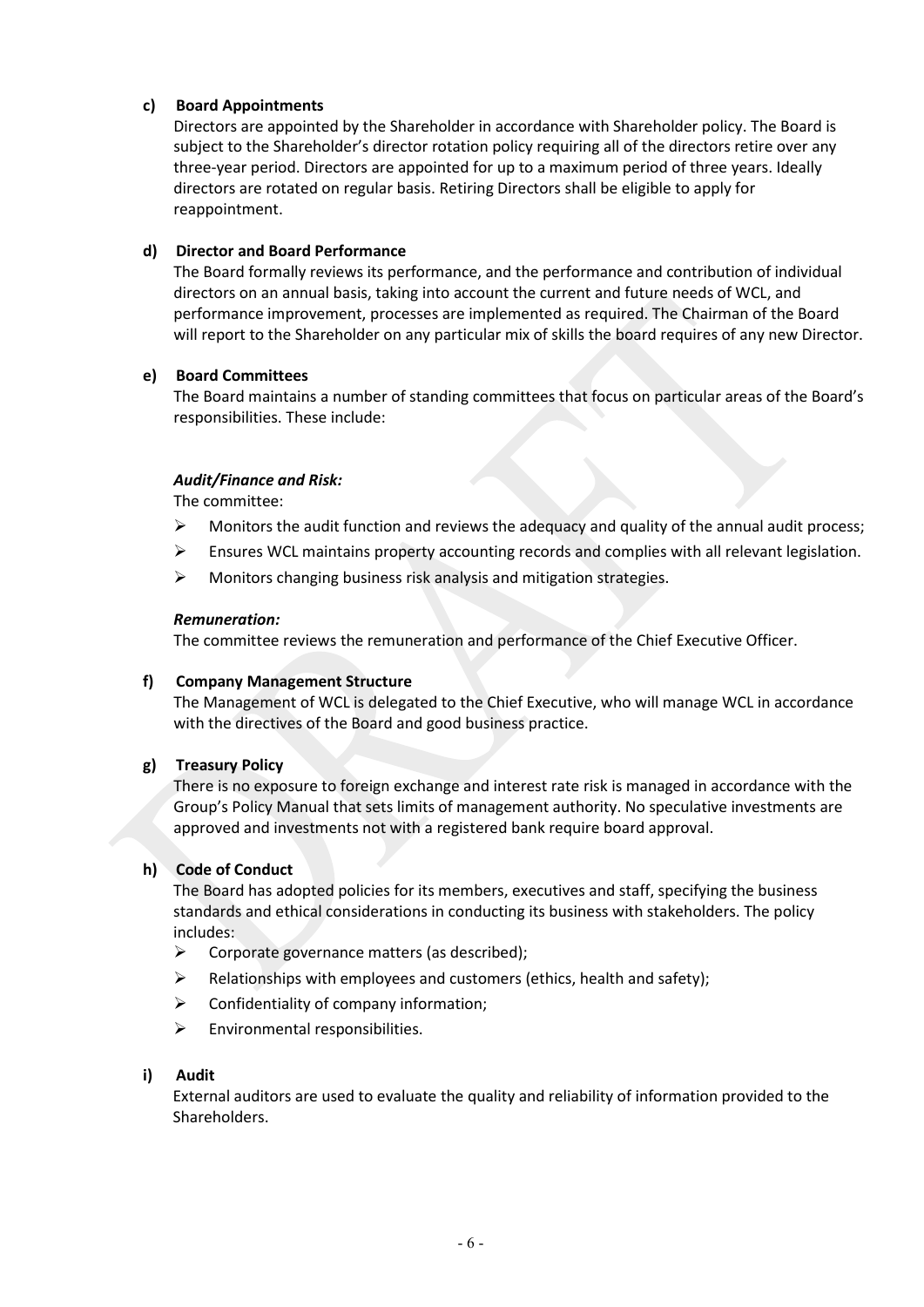#### **4.2 Dividend Policy**

WCL is committed to maximising the long-term sustainable distribution flow to the shareholder and maintain a distribution intent of paying 50% of any net after tax return to the shareholder, subject to capital requirements of Whitestone Contracting Limited.

Any distribution needs to be prudent in the circumstances and meet the solvency test.

Some, or all, of the distributions to the Shareholder may be made, with agreement of the Shareholder, by subvention payment, or other mutually agreed method after taking account of all tax considerations.

WCL will declare dividends and make subvention payments, or other distributions, consistent with the amounts recommended by the Directors as suited to sustain the viability of the business in accordance with clause 3.2 - subsection (i).

#### **4.3 Accounting Policies**

WCL's accounting policies will comply with the legal requirements of the Companies Act 1993, the Financial Reporting Act 1993 and Local Government Act 2002 and be consistent with generally accepted accounting principles. A full statement of Accounting Policies will be presented in WCL's Annual Report.

#### **4.4 Significant decisions affecting land or water**

Before the company makes a decision that may significantly affect land or a body of water, it will take into account the relationship of Maori and their culture and traditions with their ancestral land, water, sites, Wãhi Tapu, valued flora and fauna and other taonga.

#### **4.5 Procedures for Acquisition of Other Interests**

The procedure to be followed for share acquisitions will be at the discretion of the Directors unless the acquisition qualifies as a significant acquisition or a major transaction.

A significant acquisition is defined as an acquisition with a value more than 20% of WCL's total value.

The Directors will consult the Shareholder prior to completing a significant acquisition.

A major transaction is defined as an acquisition involving more than 50% of the total assets of the Company or when a new CCO is established. Such a transaction requires a special resolution of the Shareholder.

#### **4.6 Procedures for Divestment of assets or Interests**

A significant divestment is defined as a divestment with a value more than 20% of WCL's total value.

The Directors will consult the Shareholder prior to completing a significant divestment.

A major transaction is defined as a divestment involving more than 50% of the total assets of the Company. Such a transaction requires a special resolution of the Shareholder